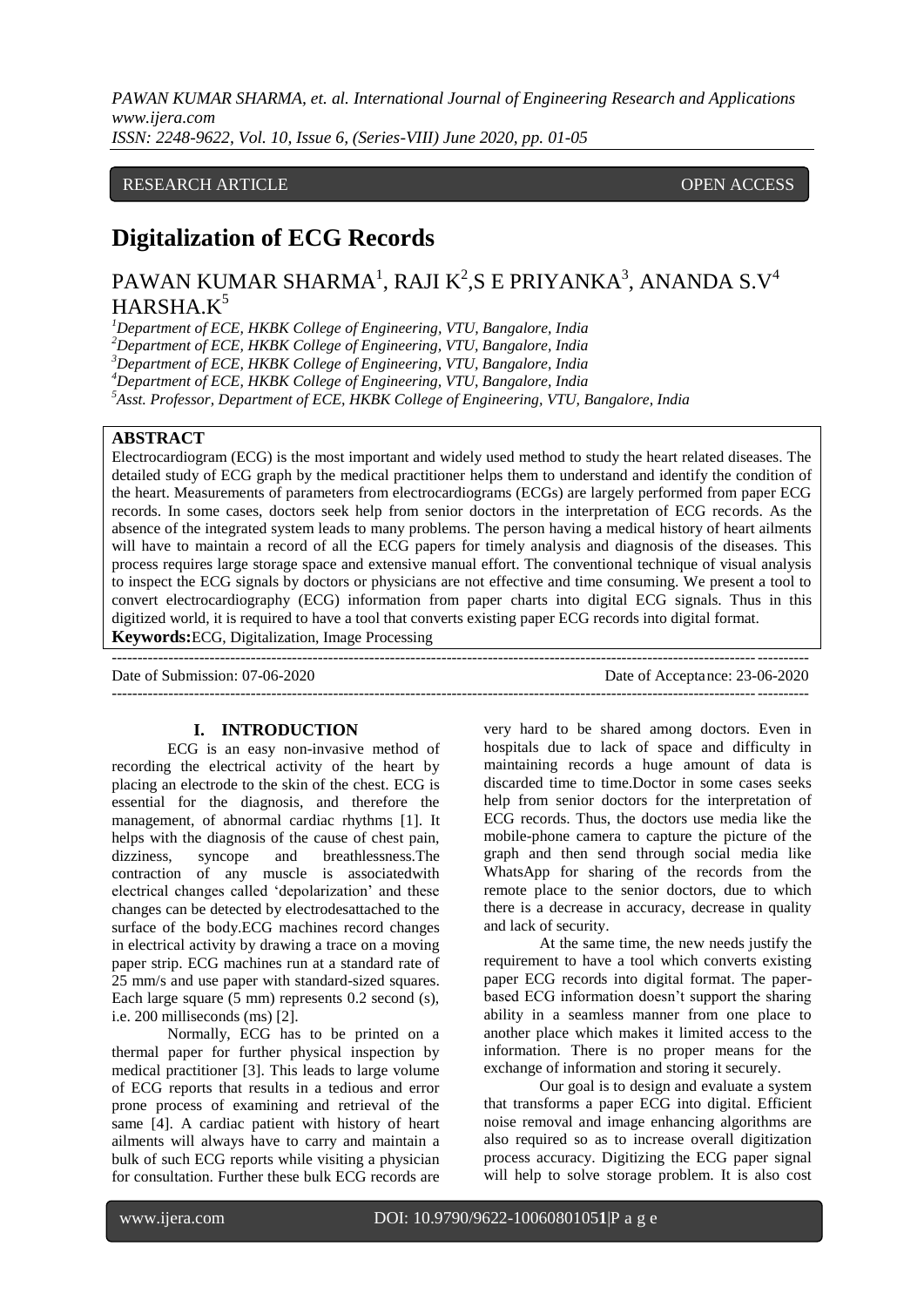*PAWAN KUMAR SHARMA, et. al. International Journal of Engineering Research and Applications www.ijera.com ISSN: 2248-9622, Vol. 10, Issue 6, (Series-VIII) June 2020, pp. 01-05*

effective when comes to sharing and diagnosis.Our approach is to present a tool for the conversion of electrocardiogram (ECG) information from paper charts into digital ECG signals. We propose a GUI application tool where the users get access to locate the image of ECG paper records and select them, then from this selected image the user can crop the desired region and readings present in the ECG records is been extracted. Based on the parameters further analysis is done regarding the information present in the image. And this fil can be easily stored in the system.

### **II. METHODOLOGY**

We propose a GUI application tool where the users get access to locate the image of ECG paper records and select them, then from this selected image the user can crop the desired region, and required ECG records is been extracted.



Fig.2.1 Flowchart

We can see the flow diagram of the GUI application tool for the conversion of paper-based ECG Records to digital records. In which the  $1<sup>st</sup>$  is starting of the GUI application where we can see the logo or introduction page on the screen. Then in the GUI application, the user can select the ECG image records from the system. Then from the selected image, the user can crop the desired area of interest from the displayed image.Followed by which the digitization process will take place and now this file can be shared further or can be stored in the system.

The proposed method steps are shown below and have been carried out for feature extraction of ECG signals.

• Selecting the ECG image records, convert it into grayscale levels, and select the desired signal.

 Separation of the desired ECG signal from the background.

#### **2.1 Selecting and Converting**

The ECG image records are stored as a colour image in many types of image file format files such as (jpg, JPEG,… and png) [5]. The first step is selecting the required ECG image file from the system as shown in figure 2.2.



**Fig. 2.2:** Selecting the ECG image records

Then followed by cropping the desired area of interest from the image which is done by using the mouse to select and crop one of the ECG signals as shown in figure 2.3 for cropping, followed to this we get the cropped image as shown in figure 2.4, and then converting the cropped colour image into the grayscale level by using OpenCV command in the Python as shown in the figure2.5.



**Fig. 2.3:** Cropping the desired area of interest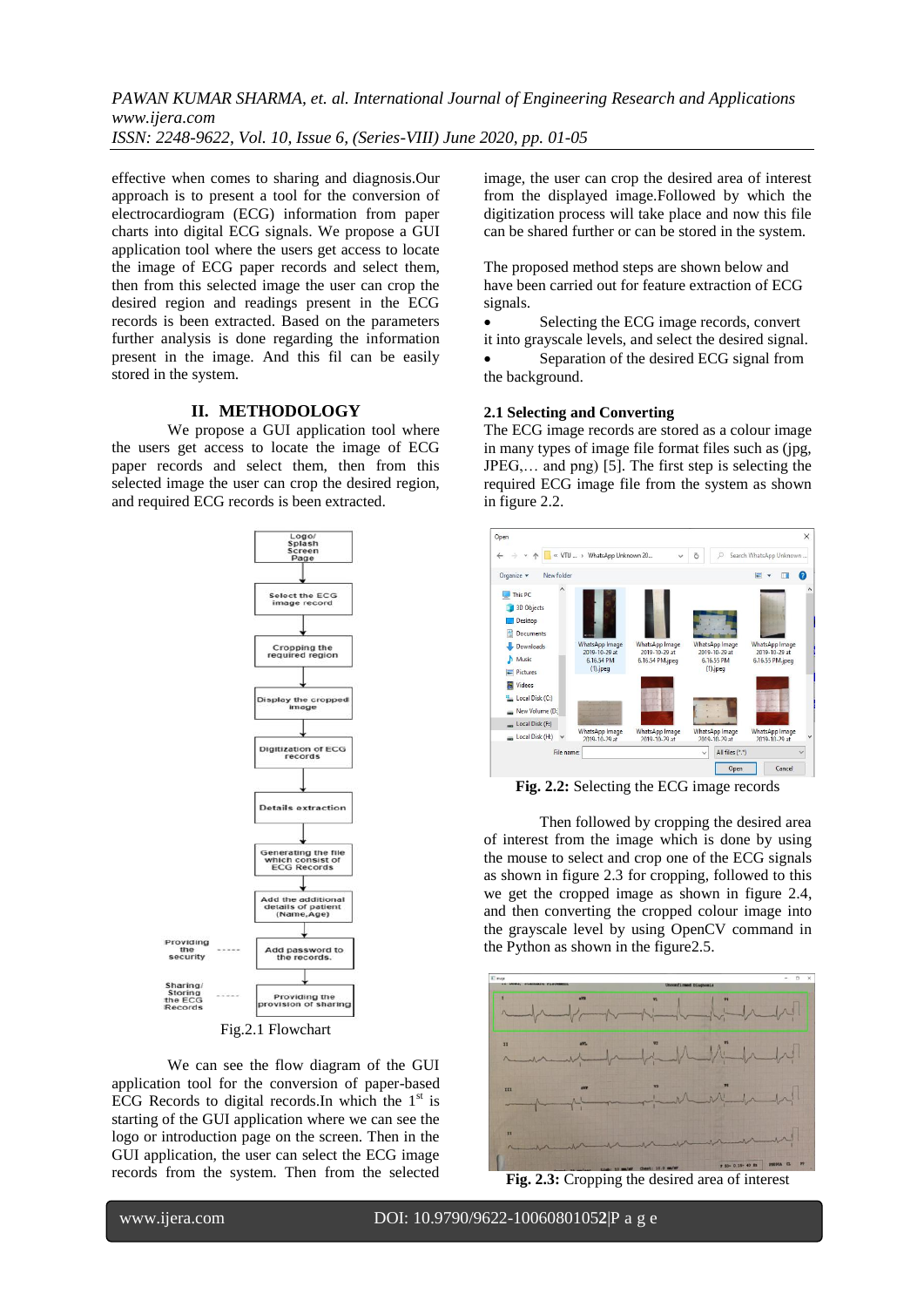

**Fig. 2.4:** Colour Cropped image



**Fig. 2.5:** Grayscale levels

## **2.2 Signal Extraction**

This step is to isolate the target signals from its background within the cropped image and so digitizing the signals. In the image processing, the Otsu's methodology is used to automatically perform histogram shape-based image thresholding. According to the algorithm, it is assumed that the image to be thresholdcontains two classes of pixels which are foreground and background then it computes the optimum threshold which separates the two classes so that their intra-class variance is minimum.

Here the method used is simple, where if the pixel value is greater than a threshold value then it is assigned on a set of value e.g.such as white, else it is assigned another set of values e.g. May be black. The function used can be cv2.threshold. The syntax for the cv2.threshold is:

Syntax:cv2.treshold (source, threshold Value, maxVal, Thresholding Technique)

Parameters are:

 source: Input image which must be in the grayscale level.

 Threshold Value: value of threshold (t) for which below and above pixels values will change accordingly.

 maximum value(maxValue): It is the maximum value that can be assigned to a pixel.

 Thresholding Technique: The type of thresholding technique which can be applied, here we make use of the Otsu Thresholding.

The first argument is the source image path, which should be the grayscale level image. And the second argument is the threshold value which is used to classify the pixel values eg. foreground and background. A value that is given if the pixels value is more than the threshold value is the  $3<sup>rd</sup>$  argument and it is the maximum value. Finally, the fourth parameter is the technique which is been used, we make use of the Otsu thresholding technique.

## **2.2.1 Otsu's Thresholding Technique**

In computer vision and image processing, In the Otsu thresholding technique, the value of the threshold is not chosen but it is been determined automatically [6]. A bimodal image, in simple words, is an image whose histogram has two peaks. For that image the Otsu"s technique, it automatically calculates a threshold value from the image histogram form a bimodal image. Otsu's method is used to automatically perform histogram shapebased image thresholding, or, the reduction of a grey level image to a binary image. The algorithm assumes that the image to be threshold contains two classes of pixels or a bi-modal histogram (e.g. foreground and background) then calculate the optimum threshold separating those two classes so that their combined spread (intra-class variance) is minimal [7].

The graythresh function uses Otsu's method, which chooses the threshold to minimize the intra-class variance of the black and white pixels. Multidimensional arrays are converted automatically to 2-D arrays using reshape. The graythresh function ignores any nonzero imaginary part [8-9].

In the Otsu's method we exhaustively search for the threshold that minimizes the intra-class variance (the variance within the class), defined as a weighted sum of variances of the two classes [10]:

$$
\sigma_{\omega}^{2}(t) = \omega_{1}(t)\sigma_{1}^{2}(t) + \omega_{2}(t)\sigma_{2}^{2}(t)
$$
 (1)

Weights  $\omega$  are the probabilities of the two classes separated by a threshold *t* and variances of these classes.

Otsu shows that minimizing the intra-class variance is the same as maximizing inter-class variance.

$$
\sigma_b^2(t) = \sigma^2 - \sigma_\omega^2(t) = w_1(t)\omega_2(t)[\mu_1(t) - \mu_1(t)]^2 (2)
$$

Which is expressed in terms of class probabilities ωi and class mean  $\mu$ 1. The class W1(t) probability is computed from the histogram as *t*:

$$
\omega_1(t) = \sum_0^l p(i) \tag{3}
$$

While the class mean  $\mu$ 1(t) is:

$$
\mu_1(t) = \left| \sum_{0}^{l} p(i) * x(i) \right| / w_1(4)
$$

Where  $x(i)$  is the value at the center of the histogram ith. Similarly, you can compute  $w2(t)$  and  $\mu t$  on the right-hand side of the histogram for bins greater than *t*.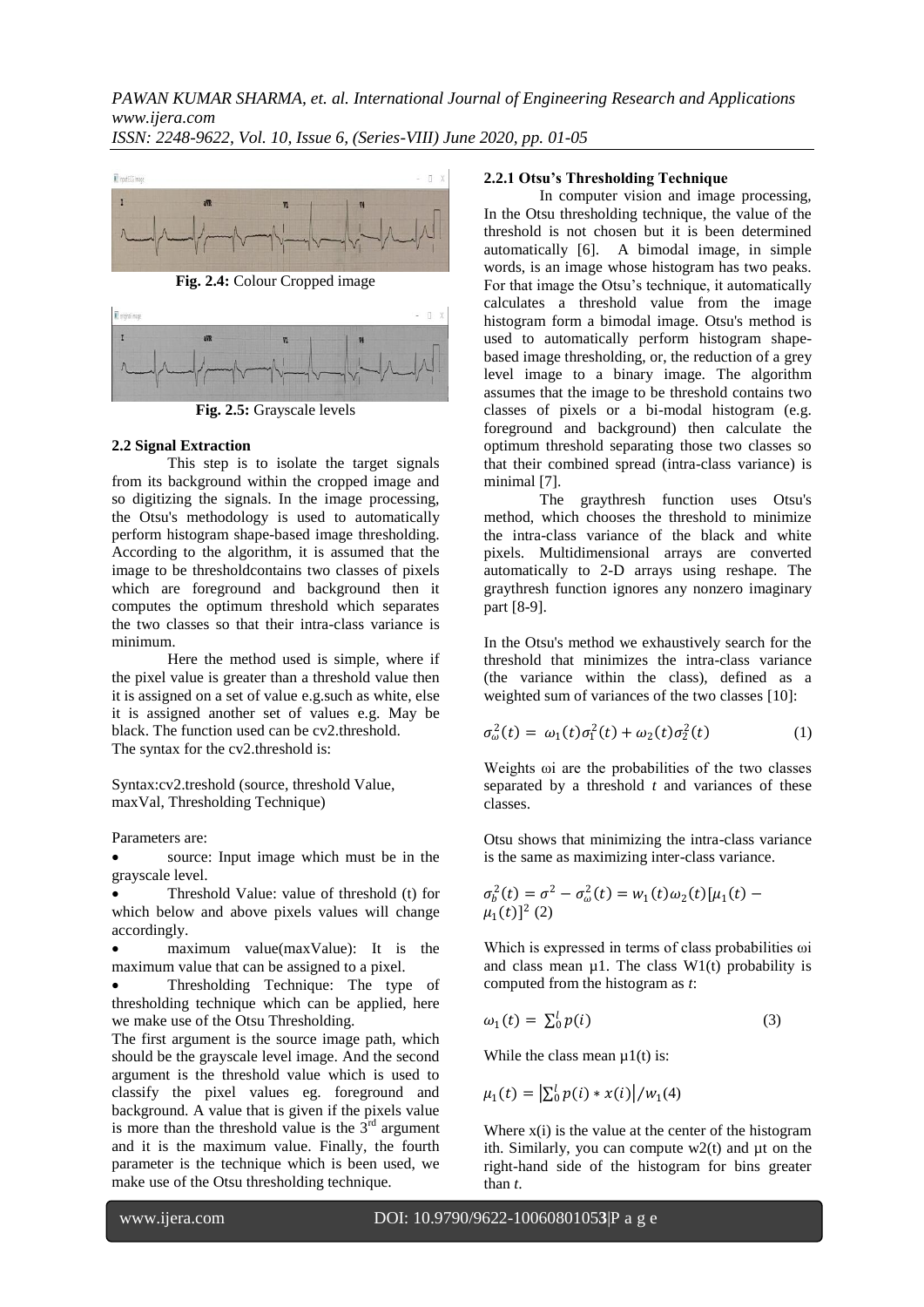$$
\mu_1(t) = \left| \sum_{0}^{l} p(i) * x(i) \right| / w_1
$$
\n
$$
\omega_{1(t)} = \sum_{0}^{l} p(i)(6)
$$
\n(5)

The class probabilities and class means can be computed iteratively. This idea yields an effective algorithm [11].

#### **Algorithm**

- 1. Compute histogram and probabilities of each intensity level.
- 2. Set up initial wi(0) and  $\mu$ i(0)
- 3. Step through all possible thresholds *t=1 …*  maximum intensity.
- a) Update wi and  $\mu$ i.
- b) Compute equation 2.
- 4. Desired threshold corresponds to the maximum.

In figure 2.6 you can see the Otsu thresholding been performed for the above grayscale levels image of figure 2.5.



**Fig.2.6**Otsu threshold image

#### **2.3 Hardware Module**

The signals from the body are taken by the electrodes (Ag-AgCl electrodes), the signals are very weak hence it is given to the amplifier. The front-end for the signal acquisition system is an instrumentation amplifier. It has a very high common-mode rejection ratio (CMRR) and high input impedance which is required for capturing ECG signals. Along with the signal noise also gets amplified, this noise is removed by the bandpass filter. Since the acquired signals are weak it is given to the buffer amplifier. The signals are digitized using Analog to Digital Converter(ADC).

To measure the human body activity of heart we need to measure the ECG of the human body and monitor the heart activity which gets useful feedback like the possibility of heart attack or serious arrhythmia.

To build the ECG monitoring device we may use the controller module which can be Raspberry Pi. To detect the ECG signals the fundamental component is an Instrumental amplifier, which is responsible for the measure of the voltage difference between the electrodes by amplifying the signals.

We make use of the Analog Device chip that covers all the necessary aspects, called AD8232, it is a Single-Lead ECG Frontend.

### **2.4 Block Diagram**



The above figure shows the block diagram of the ECG monitoring system where we make use of ECG Electrodes, AD8232, and ADS115 Analog to Digital converter and Raspberry Pi 3 Model B and the display unit.

### **Signal Input**

The Electrocardiogram is a valuable aid in the diagnosis of a wide range of cardiac conditions. The electrocardiogram (ECG) is the recording of the potentials at the selected location of the body surface and is related to the electrical activity of the heart. The heart performs its function of pumping blood through the circulatory system which in turn is related to this ECG. The electrode is used for sensing bioelectric potential caused by muscle cells as a result of mechanical events inside the heart muscle are a certain sequence of electrical activity or ECG signal.

The ECG electrodes are to be attached to the skin, which can detect the small electrical currents to provide information about the heart. The ECG electrodes are typically wet sensors which are required the use of a conductive gel to increase conductivity between skin and electrodes. We can place these electrodes in several parts of the body, here we can make use of the following 3-lead electrodes system on the body.

These ECG electrodes are then attached to the AD8232 single-lead ECG front end which is an Instrumental amplifier that is responsiblefor the measure of the voltage difference between the electrodes by amplifying the signals.

As the Raspberry Pi doesn"t have an Analog to Digital converter of its own so we make use of the external Analog to Digital converter, which can be ADS1115, it is a 16 Bit 4 Channel Analog to Digital converter that provides more accuracy and this counts with a programmable gain. As the output from the AD8232 is not directly given to the Raspberry Pi it given through the ADS1115 Analog to Digital converter only.